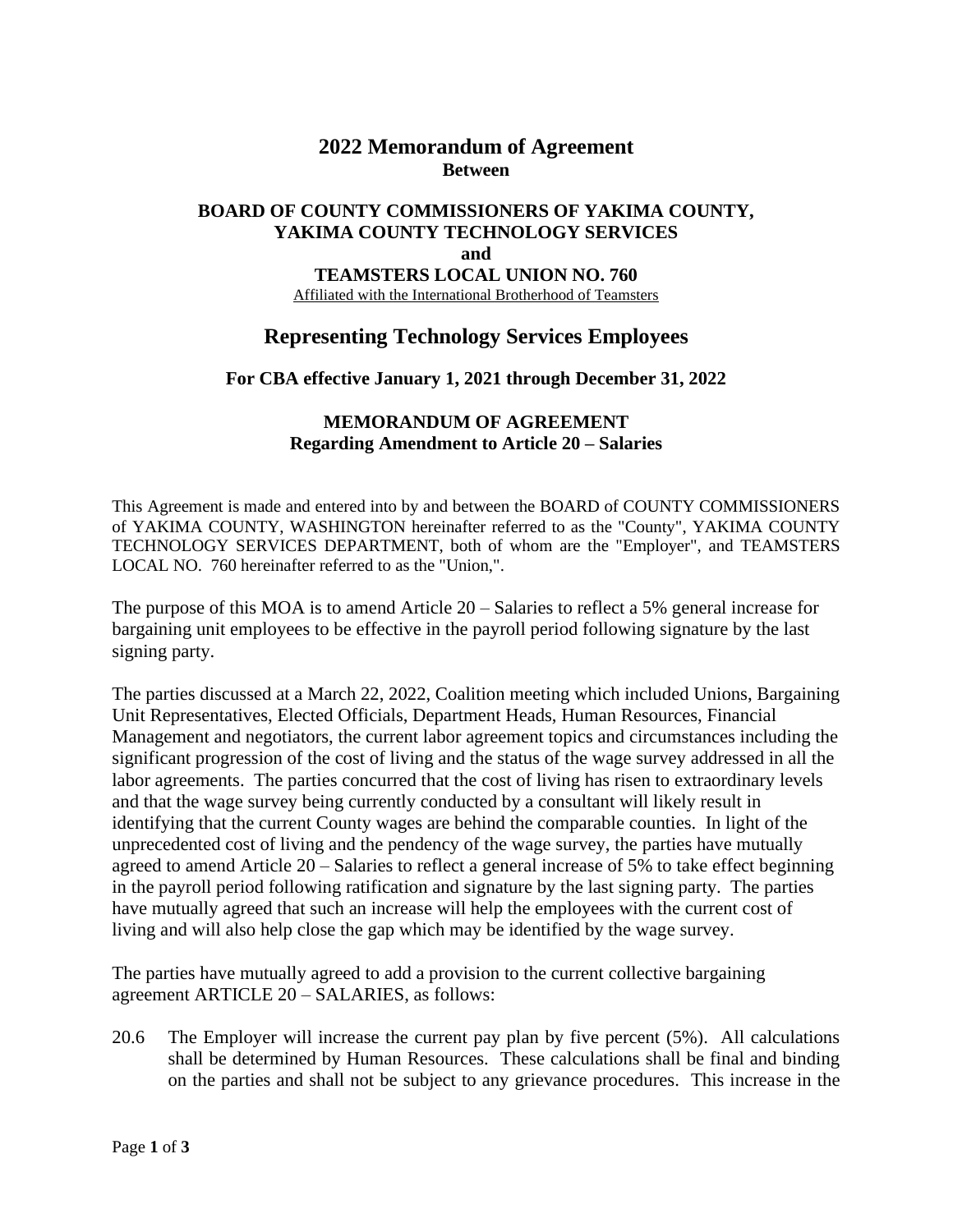pay plan shall not serve as the basis for the calculations addressed in sections 20.2.3 and 20.2.4 for purposes of the lump sum to be distributed in July 2022.

The parties mutually agree that the general increase shall begin to be paid in the payroll period following signature of this MOA by the last signing party with no retroactive payments.

**The attached pay plan Exhibit "B" will replace the current (2021-2022) pay plan exhibit.** 

**IN WITNESS WHEREOF**, the parties have agreed to this Agreement on this **\_\_\_\_\_\_\_\_\_\_** day of \_\_\_\_\_\_\_\_\_\_\_\_\_\_\_\_\_\_\_\_\_\_\_\_\_\_\_ 2022.

### **FOR TEAMSTERS LOCAL UNION #760: FOR THE EMPLOYER:**

\_\_\_\_\_\_\_\_\_\_\_\_\_\_\_\_\_\_\_\_\_\_\_\_\_\_\_\_\_\_\_\_\_\_\_\_

Leonard J. Crouch Secretary-Treasurer

Adopted Copy Available at Yakima County Human Resources 128 N. 2<sup>nd</sup> Street, Room B27 Yakima, WA 98901

Amanda McKinney, Chair Yakima County Board of County Commissioners

\_\_\_\_\_\_\_\_\_\_\_\_\_\_\_\_\_\_\_\_\_\_\_\_\_\_\_\_\_\_\_\_\_\_\_\_

\_\_\_\_\_\_\_\_\_\_\_\_\_\_\_\_\_\_\_\_\_\_\_\_\_\_\_\_\_\_\_\_\_\_\_\_ LaDon Linde, Commissioner Yakima County Board of County Commissioners

Ron Anderson, Commissioner Yakima County Board of County Commissioners

\_\_\_\_\_\_\_\_\_\_\_\_\_\_\_\_\_\_\_\_\_\_\_\_\_\_\_\_\_\_\_\_\_\_\_\_

\_\_\_\_\_\_\_\_\_\_\_\_\_\_\_\_\_\_\_\_\_\_\_\_\_\_\_\_\_\_\_\_\_\_\_\_

Dale Panattoni, Director of Technology Services

\_\_\_\_\_\_\_\_\_\_\_\_\_\_\_\_\_\_\_\_\_\_\_\_\_\_\_\_\_\_\_\_\_\_\_\_ Jacqui Lindsay, Human Resources Director

\_\_\_\_\_\_\_\_\_\_\_\_\_\_\_\_\_\_\_\_\_\_\_\_\_\_\_\_\_\_\_\_\_\_\_\_

Approved as to Form:

Deputy Prosecuting Attorney